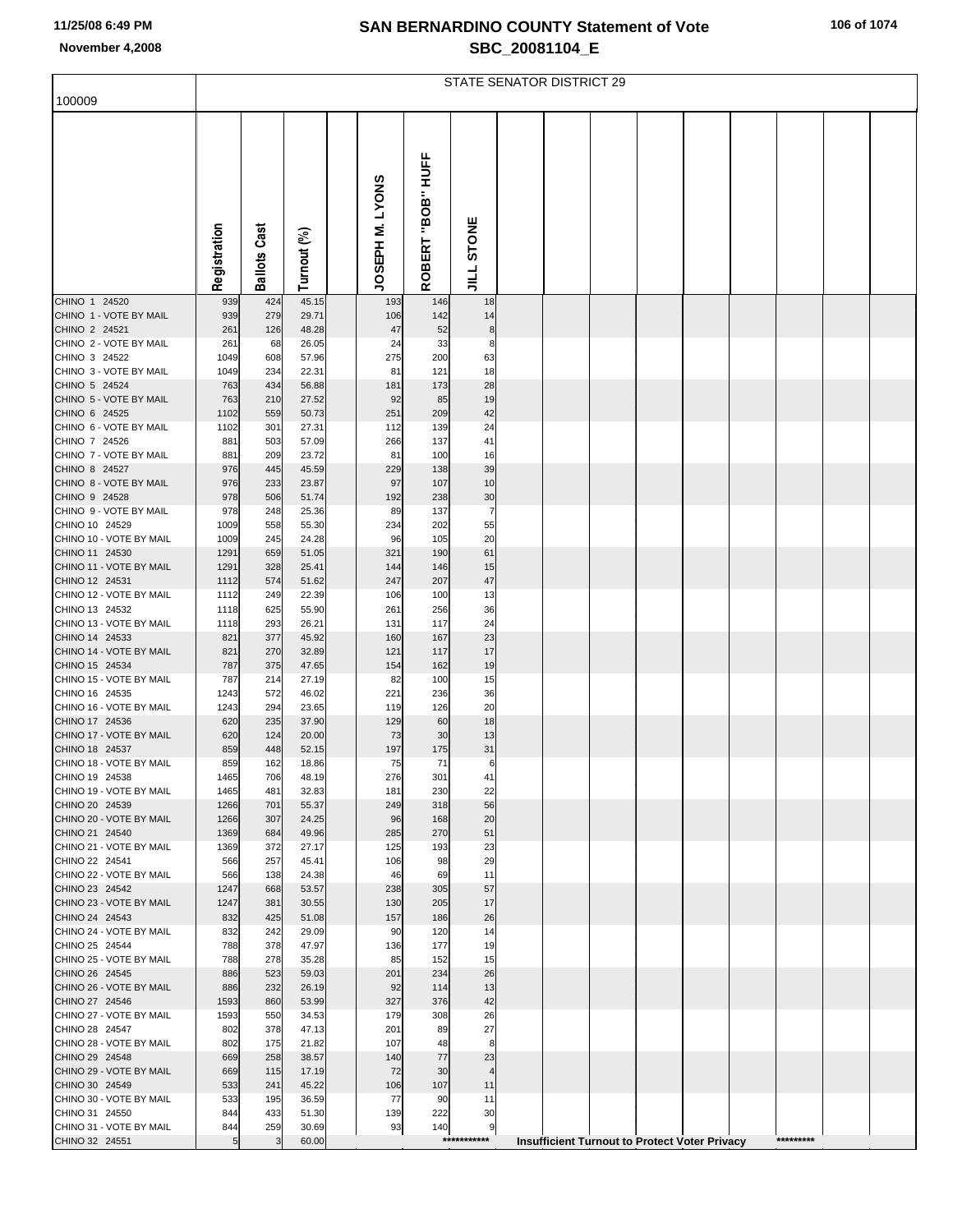|                                                      | <b>STATE SENATOR DISTRICT 29</b> |                            |                |  |                            |                            |                            |  |                                                      |  |  |  |  |           |  |
|------------------------------------------------------|----------------------------------|----------------------------|----------------|--|----------------------------|----------------------------|----------------------------|--|------------------------------------------------------|--|--|--|--|-----------|--|
| 100009                                               |                                  |                            |                |  |                            |                            |                            |  |                                                      |  |  |  |  |           |  |
|                                                      |                                  |                            |                |  |                            |                            |                            |  |                                                      |  |  |  |  |           |  |
|                                                      | Registration                     | <b>Ballots Cast</b>        | Turnout (%)    |  | JOSEPH M. LYONS            | "BOB" HUFF<br>ROBERT       | JILL STONE                 |  |                                                      |  |  |  |  |           |  |
| CHINO 32 - VOTE BY MAIL                              |                                  | $\mathbf 0$                | 0.00           |  | $\mathbf 0$                | $\mathbf 0$                | $\mathbf 0$                |  |                                                      |  |  |  |  |           |  |
| CHINO 33 24552<br>CHINO 33 - VOTE BY MAIL            | $\mathcal{C}$                    | $\mathbf 0$<br>$\mathbf 0$ | 0.00<br>0.00   |  | $\mathbf 0$<br>$\mathbf 0$ | $\mathbf 0$<br>$\mathbf 0$ | $\mathbf 0$<br>$\Omega$    |  |                                                      |  |  |  |  |           |  |
| CHINO 34 24553                                       | 512                              | 192                        | 37.50          |  | 64                         | 90                         | 13                         |  |                                                      |  |  |  |  |           |  |
| CHINO 34 - VOTE BY MAIL                              | 512                              | 182                        | 35.55          |  | 76                         | 82                         | 11                         |  |                                                      |  |  |  |  |           |  |
| CHINO 35 24554                                       | 644                              | 314                        | 48.76          |  | 147                        | 99                         | 26                         |  |                                                      |  |  |  |  |           |  |
| CHINO 35 - VOTE BY MAIL<br>CHINO 36 24555            | 644<br>215                       | 186                        | 28.88          |  | 74<br>39                   | 91                         | 11<br>10                   |  |                                                      |  |  |  |  |           |  |
| CHINO 36 - VOTE BY MAIL                              | 215                              | 120<br>$\overline{2}$      | 55.81<br>0.93  |  |                            | 53<br>$***$                | ****                       |  | Insufficient Turnout to Protect Voter Privacy        |  |  |  |  | ********* |  |
| CHINO 37 24556                                       | 55                               | 39                         | 70.91          |  |                            | 27                         | 5                          |  |                                                      |  |  |  |  |           |  |
| CHINO 37 - VOTE BY MAIL                              | 55                               | 0                          | 0.00           |  | O                          | $\mathbf 0$                | $\mathbf 0$                |  |                                                      |  |  |  |  |           |  |
| CHINO 38 24557                                       | $\epsilon$                       | O                          | 0.00           |  | O                          | $\mathbf 0$                | $\mathbf 0$                |  |                                                      |  |  |  |  |           |  |
| CHINO 38 - VOTE BY MAIL<br>CHINO 39 24558            | 12                               | $\Omega$<br>$\overline{7}$ | 0.00<br>58.33  |  |                            | $\Omega$<br>3              | $\Omega$                   |  |                                                      |  |  |  |  |           |  |
| CHINO 39 - VOTE BY MAIL                              | 12                               | $\mathbf 0$                | 0.00           |  |                            | $\Omega$                   |                            |  |                                                      |  |  |  |  |           |  |
| CHINO 40 24559                                       | 11                               | 9                          | 81.82          |  |                            |                            |                            |  |                                                      |  |  |  |  |           |  |
| CHINO 40 - VOTE BY MAIL                              | 11                               | 0                          | 0.00           |  |                            | $\Omega$                   |                            |  |                                                      |  |  |  |  |           |  |
| CHINO 41 24560<br>CHINO 41 - VOTE BY MAIL            | 35<br>35                         | 27<br>$\mathbf 0$          | 77.14<br>0.00  |  | $\Omega$                   | 24<br>$\mathbf 0$          | $\Omega$                   |  |                                                      |  |  |  |  |           |  |
| CHINO 42 24561                                       | 25                               | 17                         | 68.00          |  | $\overline{c}$             | 12                         | $\mathbf{2}$               |  |                                                      |  |  |  |  |           |  |
| CHINO 42 - VOTE BY MAIL                              | 25                               | $\overline{2}$             | 8.00           |  |                            |                            | ***********                |  | Insufficient Turnout to Protect Voter Privacy        |  |  |  |  | ********* |  |
| CHINO 43 24562                                       |                                  |                            | 100.00         |  |                            |                            | ***********                |  | <b>Insufficient Turnout to Protect Voter Privacy</b> |  |  |  |  | ********* |  |
| CHINO 43 - VOTE BY MAIL<br>CHINO 44 24563            |                                  |                            | 0.00<br>0.00   |  | $\mathbf 0$<br>$\mathbf 0$ | $\mathbf 0$<br>$\mathbf 0$ | 0<br>0                     |  |                                                      |  |  |  |  |           |  |
| CHINO 44 - VOTE BY MAIL                              |                                  |                            | 0.00           |  | $\Omega$                   | $\mathbf 0$                | $\Omega$                   |  |                                                      |  |  |  |  |           |  |
| CHINO 45 24564                                       |                                  | $\Omega$                   | 0.00           |  | $\mathbf 0$                | $\pmb{0}$                  | $\mathbf 0$                |  |                                                      |  |  |  |  |           |  |
| CHINO 45 - VOTE BY MAIL                              |                                  |                            | 0.00           |  | $\overline{0}$             | $\circ$                    | $\overline{0}$             |  |                                                      |  |  |  |  |           |  |
| CHINO 46 24565<br>CHINO 46 - VOTE BY MAIL            |                                  |                            | 100.00<br>0.00 |  | 0                          | $\mathbf 0$                | ***********<br>$\mathbf 0$ |  | Insufficient Turnout to Protect Voter Privacy        |  |  |  |  | ********* |  |
| CHINO HILLS 1 24579                                  | 1117                             | 912                        | 81.65          |  | 345                        | 376                        | 56                         |  |                                                      |  |  |  |  |           |  |
| CHINO HILLS 1 - VOTE BY MAIL                         | 1117                             | 379                        | 33.93          |  | 125                        | 214                        | 18                         |  |                                                      |  |  |  |  |           |  |
| CHINO HILLS 2 24580                                  | 1086                             | 174                        | 16.02          |  | 66                         | 74                         | 12                         |  |                                                      |  |  |  |  |           |  |
| CHINO HILLS 2 - VOTE BY MAIL<br>CHINO HILLS 3 24581  | 1086<br>994                      | 295<br>383                 | 27.16<br>38.53 |  | 97<br>127                  | 149<br>181                 | 25<br>18                   |  |                                                      |  |  |  |  |           |  |
| CHINO HILLS 3 - VOTE BY MAIL                         | 994                              | 308                        | 30.99          |  | 110                        | 144                        | 14                         |  |                                                      |  |  |  |  |           |  |
| CHINO HILLS 4 24582                                  | 1052                             | 547                        | 52.00          |  | 229                        | 238                        | 19                         |  |                                                      |  |  |  |  |           |  |
| CHINO HILLS 4 - VOTE BY MAIL                         | 1052                             | 330                        | 31.37          |  | 114                        | 160                        | 23                         |  |                                                      |  |  |  |  |           |  |
| CHINO HILLS 5 24583<br>CHINO HILLS 5 - VOTE BY MAIL  | 1096<br>1096                     | 557<br>310                 | 50.82<br>28.28 |  | 202<br>105                 | 265<br>162                 | 29<br>15                   |  |                                                      |  |  |  |  |           |  |
| CHINO HILLS 6 24584                                  | 969                              | 549                        | 56.66          |  | 212                        | 256                        | 27                         |  |                                                      |  |  |  |  |           |  |
| CHINO HILLS 6 - VOTE BY MAIL                         | 969                              | 310                        | 31.99          |  | 103                        | 175                        | 10                         |  |                                                      |  |  |  |  |           |  |
| CHINO HILLS 7 24585                                  | 1375                             | 679                        | 49.38          |  | 211                        | 356                        | 30                         |  |                                                      |  |  |  |  |           |  |
| CHINO HILLS 7 - VOTE BY MAIL<br>CHINO HILLS 8 24586  | 1375<br>1055                     | 461<br>535                 | 33.53<br>50.71 |  | 148<br>164                 | 254<br>276                 | 23<br>24                   |  |                                                      |  |  |  |  |           |  |
| CHINO HILLS 8 - VOTE BY MAIL                         | 1055                             | 356                        | 33.74          |  | 93                         | 226                        | 18                         |  |                                                      |  |  |  |  |           |  |
| CHINO HILLS 9 24587                                  | 654                              | 276                        | 42.20          |  | 81                         | 146                        | 19                         |  |                                                      |  |  |  |  |           |  |
| CHINO HILLS 9 - VOTE BY MAIL                         | 654                              | 251                        | 38.38          |  | 68                         | 150                        | 17                         |  |                                                      |  |  |  |  |           |  |
| CHINO HILLS 10 24588<br>CHINO HILLS 10 - VOTE BY MAI | 1089<br>1089                     | 518<br>431                 | 47.57<br>39.58 |  | 149<br>101                 | 251<br>289                 | 24<br>15                   |  |                                                      |  |  |  |  |           |  |
| CHINO HILLS 11 24589                                 | 961                              | 424                        | 44.12          |  | 164                        | 201                        | 22                         |  |                                                      |  |  |  |  |           |  |
| CHINO HILLS 11 - VOTE BY MAI                         | 961                              | 285                        | 29.66          |  | 100                        | 149                        | 12                         |  |                                                      |  |  |  |  |           |  |
| CHINO HILLS 12 24590                                 | 913                              | 461                        | 50.49          |  | 176                        | 204                        | 37                         |  |                                                      |  |  |  |  |           |  |
| CHINO HILLS 12 - VOTE BY MAI<br>CHINO HILLS 13 24591 | 913<br>752                       | 286<br>395                 | 31.33<br>52.53 |  | 111<br>148                 | 147<br>184                 | 11<br>16                   |  |                                                      |  |  |  |  |           |  |
| CHINO HILLS 13 - VOTE BY MAI                         | 752                              | 244                        | 32.45          |  | 89                         | 130                        | $\bf8$                     |  |                                                      |  |  |  |  |           |  |
| CHINO HILLS 14 24592                                 | 1331                             | 687                        | 51.62          |  | 226                        | 342                        | 48                         |  |                                                      |  |  |  |  |           |  |
| CHINO HILLS 14 - VOTE BY MAI                         | 1331                             | 396                        | 29.75          |  | 91                         | 247                        | 24                         |  |                                                      |  |  |  |  |           |  |
| CHINO HILLS 15 24593                                 | 925                              | 457                        | 49.41          |  | 157                        | 231                        | 26                         |  |                                                      |  |  |  |  |           |  |
| CHINO HILLS 15 - VOTE BY MAI<br>CHINO HILLS 16 24594 | 925<br>889                       | 267<br>366                 | 28.86<br>41.17 |  | 78<br>150                  | 152<br>131                 | 16<br>24                   |  |                                                      |  |  |  |  |           |  |
| CHINO HILLS 16 - VOTE BY MAI                         | 889                              | 355                        | 39.93          |  | 115                        | 189                        | 24                         |  |                                                      |  |  |  |  |           |  |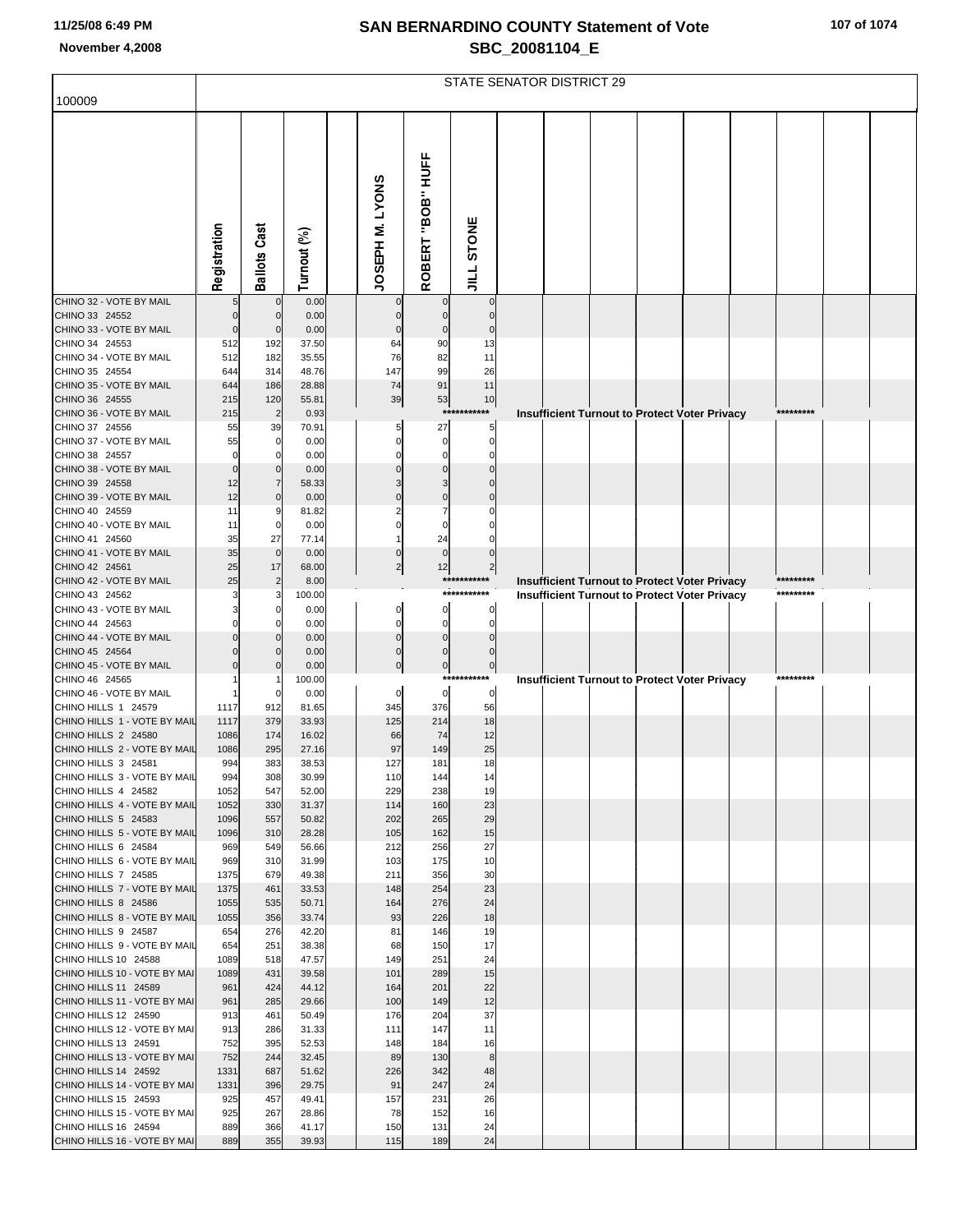|  |  |  |  | 108 of 1074 |
|--|--|--|--|-------------|
|--|--|--|--|-------------|

|                                                      | <b>STATE SENATOR DISTRICT 29</b> |                               |                |  |                      |                            |                            |  |  |  |  |                                                      |  |           |  |
|------------------------------------------------------|----------------------------------|-------------------------------|----------------|--|----------------------|----------------------------|----------------------------|--|--|--|--|------------------------------------------------------|--|-----------|--|
| 100009                                               |                                  |                               |                |  |                      |                            |                            |  |  |  |  |                                                      |  |           |  |
|                                                      | Registration                     | <b>Ballots Cast</b>           | Turnout (%)    |  | JOSEPH M. LYONS      | "BOB" HUFF<br>ROBERT       | <b>STONE</b><br>$\vec{=}$  |  |  |  |  |                                                      |  |           |  |
| CHINO HILLS 17 24595                                 | 1353                             | 551                           | 40.72          |  | 254                  | 223                        | 25                         |  |  |  |  |                                                      |  |           |  |
| CHINO HILLS 17 - VOTE BY MAI<br>CHINO HILLS 18 24596 | 1353<br>1264                     | 437<br>582                    | 32.30<br>46.04 |  | 149<br>134           | 222<br>372                 | 33<br>29                   |  |  |  |  |                                                      |  |           |  |
| CHINO HILLS 18 - VOTE BY MAI                         | 1264                             | 450                           | 35.60          |  | 106                  | 286                        | 37                         |  |  |  |  |                                                      |  |           |  |
| CHINO HILLS 19 24597                                 | 863                              | 388                           | 44.96          |  | 98                   | 224                        | 30                         |  |  |  |  |                                                      |  |           |  |
| CHINO HILLS 19 - VOTE BY MAI                         | 863                              | 370                           | 42.87          |  | 103                  | 242                        | 11                         |  |  |  |  |                                                      |  |           |  |
| CHINO HILLS 20 24598<br>CHINO HILLS 20 - VOTE BY MAI | 1246<br>1246                     | 686<br>374                    | 55.06<br>30.02 |  | 237<br>118           | 332<br>224                 | 35<br>$\overline{7}$       |  |  |  |  |                                                      |  |           |  |
| CHINO HILLS 21 24599                                 | 1114                             | 589                           | 52.87          |  | 216                  | 284                        | 35                         |  |  |  |  |                                                      |  |           |  |
| CHINO HILLS 21 - VOTE BY MAI                         | 1114                             | 298                           | 26.75          |  | 90                   | 176                        | 22                         |  |  |  |  |                                                      |  |           |  |
| CHINO HILLS 22 24600                                 | 1283                             | 624                           | 48.64          |  | 152                  | 376                        | 34                         |  |  |  |  |                                                      |  |           |  |
| CHINO HILLS 22 - VOTE BY MAI<br>CHINO HILLS 23 24601 | 1283                             | 444                           | 34.61          |  | 103<br>235           | 269                        | 29<br>52                   |  |  |  |  |                                                      |  |           |  |
| CHINO HILLS 23 - VOTE BY MAI                         | 1243<br>1243                     | 731<br>294                    | 58.81<br>23.65 |  | 93                   | 362<br>164                 | 19                         |  |  |  |  |                                                      |  |           |  |
| CHINO HILLS 24 24602                                 | 1067                             | 515                           | 48.27          |  | 227                  | 175                        | 53                         |  |  |  |  |                                                      |  |           |  |
| CHINO HILLS 24 - VOTE BY MAI                         | 1067                             | 239                           | 22.40          |  | 79                   | 120                        | 18                         |  |  |  |  |                                                      |  |           |  |
| CHINO HILLS 25 24603                                 | 856                              | 370                           | 43.22          |  | 142                  | 163                        | 21                         |  |  |  |  |                                                      |  |           |  |
| CHINO HILLS 25 - VOTE BY MAI<br>CHINO HILLS 26 24604 | 856<br>1118                      | 276<br>519                    | 32.24<br>46.42 |  | 97<br>191            | 143<br>250                 | 22<br>33                   |  |  |  |  |                                                      |  |           |  |
| CHINO HILLS 26 - VOTE BY MAI                         | 1118                             | 393                           | 35.15          |  | 130                  | 217                        | 21                         |  |  |  |  |                                                      |  |           |  |
| CHINO HILLS 27 24605                                 | 872                              | 449                           | 51.49          |  | 185                  | 211                        | 12                         |  |  |  |  |                                                      |  |           |  |
| CHINO HILLS 27 - VOTE BY MAI                         | 872                              | 248                           | 28.44          |  | 82                   | 139                        | 10                         |  |  |  |  |                                                      |  |           |  |
| CHINO HILLS 28 24606<br>CHINO HILLS 28 - VOTE BY MAI | 1392<br>1392                     | 665<br>480                    | 47.77<br>34.48 |  | 207<br>149           | 347<br>279                 | 32<br>24                   |  |  |  |  |                                                      |  |           |  |
| CHINO HILLS 29 24607                                 | 1066                             | 541                           | 50.75          |  | 164                  | 281                        | 27                         |  |  |  |  |                                                      |  |           |  |
| CHINO HILLS 29 - VOTE BY MAI                         | 1066                             | 336                           | 31.52          |  | 90                   | 204                        | 13                         |  |  |  |  |                                                      |  |           |  |
| CHINO HILLS 30 24608                                 | 1000                             | 543                           | 54.30          |  | 181                  | 281                        | 24                         |  |  |  |  |                                                      |  |           |  |
| CHINO HILLS 30 - VOTE BY MAI<br>CHINO HILLS 31 24609 | 1000                             | 304                           | 30.40          |  | 99                   | 159                        | 15                         |  |  |  |  |                                                      |  |           |  |
| CHINO HILLS 31 - VOTE BY MAI                         | 950<br>950                       | 526<br>257                    | 55.37<br>27.05 |  | 143<br>70            | 302<br>151                 | 27<br>12                   |  |  |  |  |                                                      |  |           |  |
| CHINO HILLS 32 24610                                 | 944                              | 429                           | 45.44          |  | 162                  | 210                        | 30                         |  |  |  |  |                                                      |  |           |  |
| CHINO HILLS 32 - VOTE BY MAI                         | 944                              | 304                           | 32.20          |  | 94                   | 177                        | 10                         |  |  |  |  |                                                      |  |           |  |
| CHINO HILLS 33 24611                                 | 690                              | 302                           | 43.77          |  | 83                   | 162                        | 10                         |  |  |  |  |                                                      |  |           |  |
| CHINO HILLS 33 - VOTE BY MAI<br>CHINO HILLS 34 24612 | 690<br>897                       | 221<br>419                    | 32.03<br>46.71 |  | 67<br>138            | 115<br>202                 | 20<br>28                   |  |  |  |  |                                                      |  |           |  |
| CHINO HILLS 34 - VOTE BY MAI                         | 897                              | 326                           | 36.34          |  | 110                  | 174                        | 18                         |  |  |  |  |                                                      |  |           |  |
| CHINO HILLS 35 24613                                 | 807                              | 434                           | 53.78          |  | 99                   | 252                        | 33                         |  |  |  |  |                                                      |  |           |  |
| CHINO HILLS 35 - VOTE BY MAI                         | 807                              | 252                           | 31.23          |  | 59                   | 163                        | 17                         |  |  |  |  |                                                      |  |           |  |
| CHINO HILLS 36 24614                                 | 711                              | 348                           | 48.95          |  | 145                  | 132                        | 33                         |  |  |  |  |                                                      |  |           |  |
| CHINO HILLS 36 - VOTE BY MAI<br>CHINO HILLS 37 24615 | 711<br>450                       | 184<br>225                    | 25.88<br>50.00 |  | 79<br>88             | 76<br>103                  | 20<br>8                    |  |  |  |  |                                                      |  |           |  |
| CHINO HILLS 37 - VOTE BY MAI                         | 450                              | 151                           | 33.56          |  | 45                   | 79                         | 13                         |  |  |  |  |                                                      |  |           |  |
| CHINO HILLS 38 24616                                 | 637                              | 299                           | 46.94          |  | 112                  | 132                        | 17                         |  |  |  |  |                                                      |  |           |  |
| CHINO HILLS 38 - VOTE BY MAI                         | 637                              | 192                           | 30.14          |  | 83                   | 88                         | 10                         |  |  |  |  |                                                      |  |           |  |
| CHINO HILLS 39 24617<br>CHINO HILLS 39 - VOTE BY MAI | $\Omega$                         | $\mathbf 0$<br>0              | 0.00<br>0.00   |  | $\mathbf{0}$<br>0    | $\mathbf 0$<br>$\mathbf 0$ | $\mathbf 0$<br>$\Omega$    |  |  |  |  |                                                      |  |           |  |
| CHINO NORTH 1 24566                                  | 1317                             | 694                           | 52.70          |  | 313                  | 241                        | 52                         |  |  |  |  |                                                      |  |           |  |
| CHINO NORTH 1 - VOTE BY MA                           | 1317                             | 276                           | 20.96          |  | 99                   | 137                        | 22                         |  |  |  |  |                                                      |  |           |  |
| CHINO NORTH 2 24567                                  | 525                              | 394                           | 75.05          |  | 143                  | 152                        | 33                         |  |  |  |  |                                                      |  |           |  |
| CHINO NORTH 2 - VOTE BY MAI<br>CHINO NORTH 3 24569   | 525                              | 113<br>$\,6$                  | 21.52<br>75.00 |  | 33<br>$\overline{0}$ | 59                         | 9<br>$\mathbf 0$           |  |  |  |  |                                                      |  |           |  |
| CHINO NORTH 3 - VOTE BY MAI                          |                                  | $\overline{2}$                | 25.00          |  |                      | 6                          | ***********                |  |  |  |  | <b>Insufficient Turnout to Protect Voter Privacy</b> |  | ********* |  |
| CHINO NORTH 4 24570                                  |                                  |                               | 100.00         |  |                      |                            | ***********                |  |  |  |  | <b>Insufficient Turnout to Protect Voter Privacy</b> |  | ********* |  |
| CHINO NORTH 4 - VOTE BY MAI                          |                                  | $\Omega$                      | 0.00           |  | $\mathbf{0}$         | $\mathbf 0$                | 0                          |  |  |  |  |                                                      |  |           |  |
| CHINO NORTH 5 24571                                  | 223                              | 137                           | 61.43          |  | 53                   | 68                         | 5                          |  |  |  |  |                                                      |  |           |  |
| CHINO NORTH 5 - VOTE BY MAI<br>CHINO NORTH 6 24572   | 223<br>8                         | $\mathbf 0$<br>$\overline{4}$ | 0.00<br>50.00  |  | $\overline{0}$       | 0                          | $\mathbf 0$<br>*********** |  |  |  |  | Insufficient Turnout to Protect Voter Privacy        |  | ********* |  |
| CHINO NORTH 6 - VOTE BY MAI                          |                                  | 0                             | 0.00           |  | 이                    | $\overline{0}$             | $\overline{0}$             |  |  |  |  |                                                      |  |           |  |
| CHINO NORTH 7 24573                                  |                                  | 3                             | 60.00          |  |                      |                            | ***********                |  |  |  |  | <b>Insufficient Turnout to Protect Voter Privacy</b> |  | ********* |  |
| CHINO NORTH 7 - VOTE BY MAI                          |                                  |                               | 0.00           |  | 0                    | 0                          | 0                          |  |  |  |  |                                                      |  |           |  |
| CHINO NORTH 8 24574                                  | 98                               | 68                            | 69.39          |  | 31                   | 28                         | 5 <sub>5</sub>             |  |  |  |  |                                                      |  |           |  |